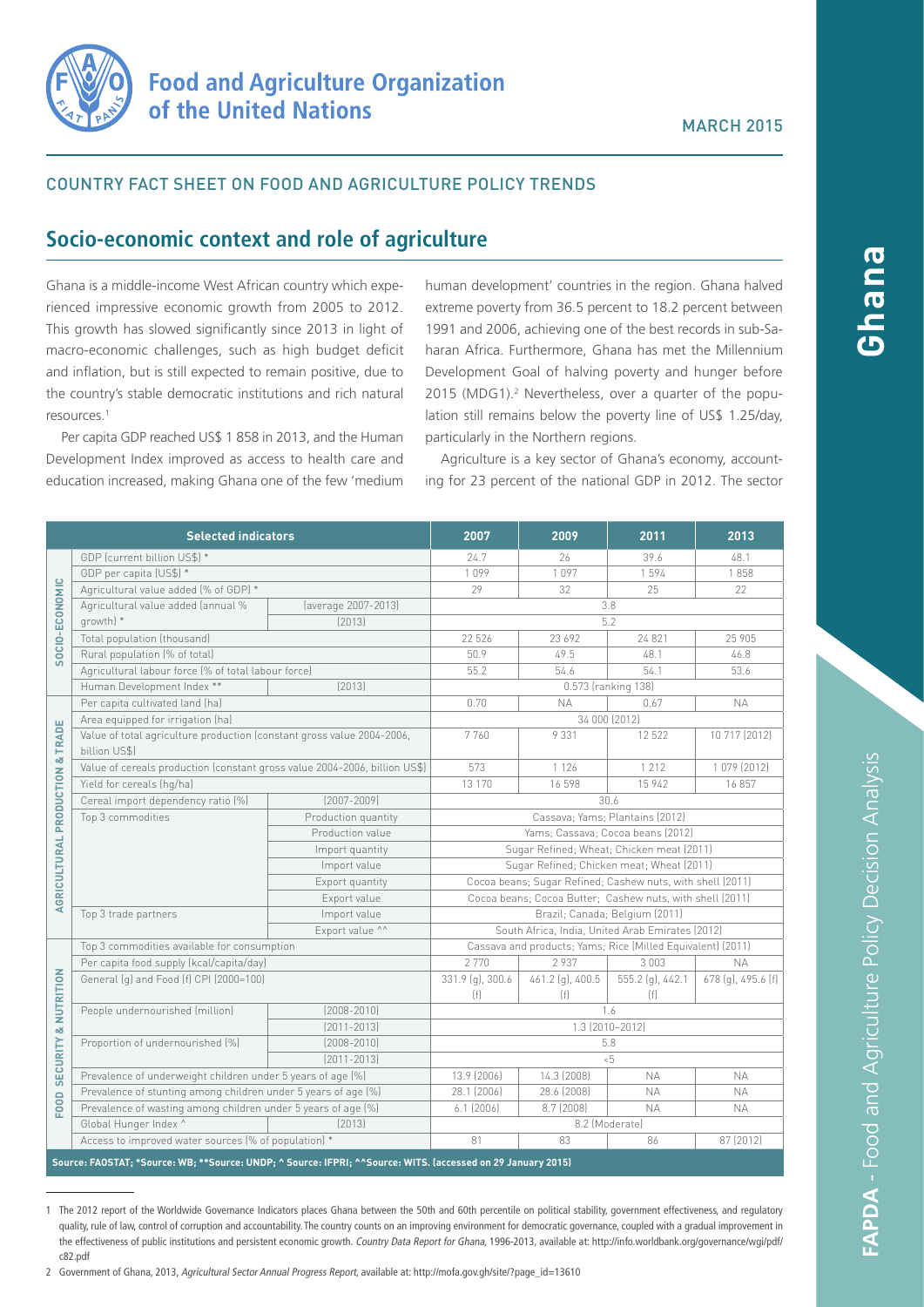has grown significantly since 2007, benefiting from high international prices, particularly for its main exports such as cocoa.<sup>3</sup> Despite this growth, agriculture remains largely rain-fed and subsistence-based, with rudimentary technology used to produce 80 percent of total output. The sector employs almost half of the national labor force.

The country's main agricultural commodities include cocoa, cassava, yam, banana and maize, as well as other cereals and fruits. Oil palm, cotton and coconut are also important cash crops. Production of food crops by smallholders has increased in recent years, but is still characterized by low productivity. Ghana is a net importer of agricultural products, importing mainly consumer-ready commodities such as rice, wheat, sugar and poultry.4

According to FAO's Monitoring and Analysing Food and Agricultural Policies (MAFAP) public expenditure analysis, the share of total public expenditure allocated to the food and agriculture sector as defined by MAFAP, including administrative costs, fluctuated between 3 and 5 percent from 2006 to 2012.<sup>5</sup> Although overall spending has increased, this has not resulted in the expected sustainable growth rate of 6 percent in agricultural GDP, which is the second CAADP objective under the Maputo Declaration.<sup>6</sup> Issues emerging from the public expenditure analysis are described in the last section of this fact sheet.

## **1. Government objectives in agriculture, food and nutrition security**

The national economic plan, known as "**Ghana Vision 2020**" launched in 1995, envisions Ghana as the first African nation to become a developed country between 2020 and 2029 and a newly industrialized country between 2030 and 2039 through the integration of science and technology in governmental programmes, including in the agricultural sector.

The **Ghana Shared Growth and Development Agenda** (GSGDA 2010-2013) focused on supporting oil and gas development, with investments in infrastructure, energy, housing and agricultural modernization. GSGDA social policy has focused on human development, including health, education and the fight against poverty.

The Ministry of Food and Agriculture's (MOFA's) stated vision is a "modernised agriculture culminating in a structurally transformed economy and evident in food security, employment opportunities and reduced poverty".<sup>7</sup> In accordance with this vision, all governmental strategic frameworks and plans identify infrastructure development, agricultural research and extension as focus areas of policy intervention to achieve greater agricultural productivity for improved livelihoods. The approach adopted in governmental actions is meant to follow a market-driven logic and foresees greater engagement of the private sector.

Among the main objectives stated in the **Food and Agriculture Sector Development Policy** (FASDEP II, 2007) is the modernization of agriculture and increased productivity of Ghanaian farmers. The **Medium Term Agriculture Sector Investment Plan** (METASIP 2010-2015) is the implementation plan of FASDEP II and comprises six programmes which represent Ghana's priorities, with Food Security and Emergency Preparedness and Increased Growth in Incomes being the major areas for investment.<sup>8</sup>

The **National Social Protection Strategy** (NSPS, 2008), launched in 2008, aims to manifest the government's vision of creating an inclusive and empowered society through the provision of sustainable mechanisms for the protection of vulnerable people. Its main objective is to meet the basic needs of extremely poor populations through social protection programmes and by improving access to livelihood opportunities.

## **2. Trends in key policy decisions (2007 to 2014)**

## **2.1 Producer-oriented policy decisions**

Development of the agriculture sector is a declared priority for the government. Supporting agri-food production and exports has been the leading policy since 2007, with particular emphasis on agricultural modernization and ensuring minimum prices for farmers. Programmes implemented by MOFA at national level include the Fertilizer Subsidy Programme, the Block Farming Programme, Agricultural Mechanization Centers and the Irrigation Development Programme. It is estimated that these programmes together comprise about 85 percent of the ministry's capital budget.<sup>9</sup>

<sup>3</sup> Ghana is the world's second larger producer of cocoa, which is its main agri-food export and provides annual export revenues of over US\$ 2 billion. WTO, 2014, World Trade Policy Review, Ghana, available at: http://www.wto.org/english/tratop\_e/tpr\_e/s298\_e.pdf

<sup>4</sup> USDA Gain Report, Ghana Exporter Guide, 2012, available at: <http://goo.gl/lmrBSz>

<sup>5</sup> MAFAP, 2014, Analysis of public expenditure in support of the food and agriculture sector in Ghana, 2006-2012. Internal document. See final section of the fact sheet for more information.

<sup>6</sup> The Maputo Declaration Target, adopted in 2003, rallied African governments to increase spending in the agricultural sector to stimulate agricultural growth, reduce poverty, and build food and nutrition security. Government of Ghana, 2013, Ibidem.

<sup>7</sup> http://mofa.gov.gh/site/?page\_id=56

<sup>8</sup> Government of Ghana, 2013, Agricultural Sector Annual Progress Report, Ibidem.

<sup>9</sup> This leaves only 15 percent of the overall agricultural budget for regional and district-level departments of MOFA to utilize in carrying out their core activities. IFPRI, 2014, Decentralizing Agricultural Public Expenditures, available at: http://www.ifpri.org/sites/default/files/publications/gsspwp37.pdf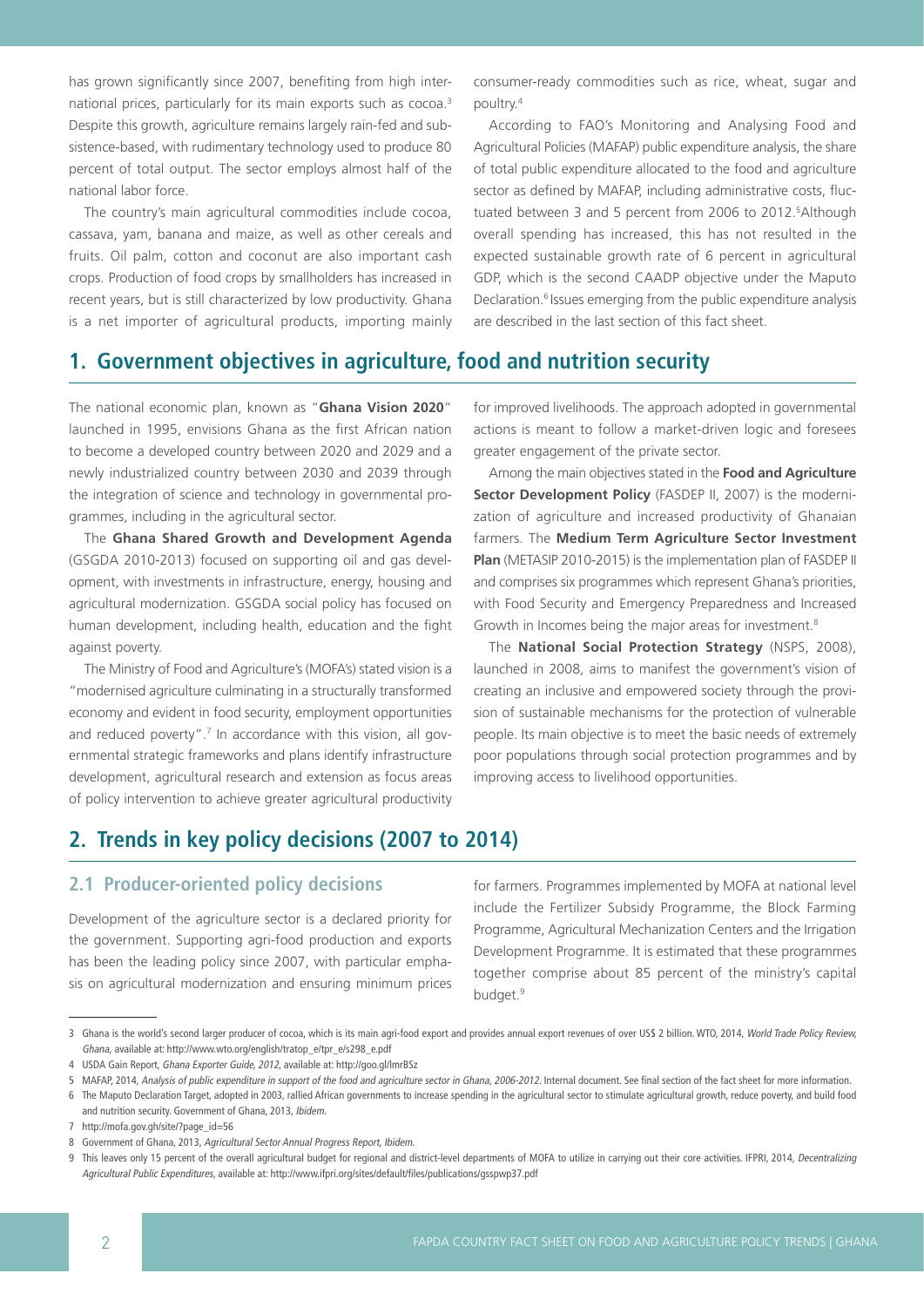#### **Re-introduction of input subsidies**

After nearly twenty years of no large-scale government intervention in the fertilizer sector, a national **Fertilizer Subsidy Programme** was re-introduced in 2008, as a temporary response to spikes in domestic food and fertilizer prices that year.11 The programme subsidized all-size crop farmers, covering approximately 50 percent of fertilizer prices, and was distributed in the form of fertilizer-specific and region-specific vouchers. Rather than dismantling the programme after the price crisis, as originally planned, government support to the programme was scaled-up from US\$ 10.8 million in 2008 to US\$ 63 million in 2012, although the overall subsidy was reduced to 21 percent in 2013, due to rising fertilizer prices and budgetary constraints.<sup>11</sup> The programme aims to increase the rate of fertilizer application among farmers, which is one of the lowest in the world. However, even after implementation of the input subsidy programme, fertilizer consumption has remained low.12

#### **Launch and expansion of mechanization services**

Because of the low level of agricultural mechanization in the country,13 the government launched the '**Agriculture Mechanization Services Enterprises Centres**' (AMSECs) programme in 2007 as a credit facility, assisting qualified private sector companies in purchasing agricultural machinery at a subsidized price and interest rate which in turn is rented to rural farmers at affordable prices. The programme has been extended and, as of 2015, 89 AMSECs have been established throughout the country. Analyses on the viability of AMSEC enterprises indicate that they do not represent a viable business model attractive to private investors, even with the current level of subsidy. Providing heavy subsidies on large and more costly tractors does not seem to be the most appropriate solution in a country dominated by small-scale farming.14 Complementary to AMSECs is the '**Block Farm Programme**,' which was launched in 2009 as a component of the Youth in Agriculture Programme<sup>15</sup> to provide large blocks of arable land for the production of selected commodities,<sup>16</sup> as well as to generate employment for the poor rural youth. The block farms receive a bundle of subsidized mechanization services and inputs, in addition to extension services, which are repaid in-kind by the farmers after the harvest.

### **Introduction of national buffer stocks and minimum guaranteed prices for farmers**

The **National Food Buffer Stock Company** (NAFCO) was established in 2010, with the aim of reducing post-harvest losses, ensuring price stability and establishing emergency grain reserves. NAFCO is a state-owned enterprise that purchases, stores, sells and distributes excess grains in warehouses across the country. Currently, 73 Licensed Buying Companies (LBCs) are mandated to purchase maize, rice and soya beans from farmers at minimum prices, which include the total cost of production and a 10 percent profit margin for farmers. In early 2014, claims that the government may privatize NAFCO spread, due to the company's financial constraints and lack of storage facilities in some regions, which undermined the overall efficiency of its operations. According to MOFA, the government is rather seeking private partnership in specific areas of the company's operations to help alleviate its financial constraints.17 However, no official action has been taken so far. Analyses on the effectiveness of NAFCO indicate that the positive results expected through the establishment of the system (i.e. higher price stability, reduction in post-harvest losses, lower prices for consumers and higher prices for farmers resulting in increased production) have not been achieved, despite significant investments.

#### **Efforts to increase access to agricultural finance**

Access to rural credit for small-scale farmers is constrained by several factors, the most relevant being the lack of collateral security in the form of property and stable employment. There has been improvements recently (albeit very marginally) in the share of agricultural loan in the portfolios of commercial banks, from 4.3 percent in 2008 to 6.1 percent in 2010.18 Some of the reasons for low levels of investment in agriculture include a history of default on subsidized loans, issues of land tenure, weather risks, and a lack of technical knowledge on risk assessment and management. To increase access to agricultural finance, the government had established the Agricultural Development Bank in the mid-1960s, with lower lending rates to farmers. However, low repayment rates have resulted in a lower lending share to agriculture (only 29 percent in 2010). Despite a steady increase in the number of leasing companies in Ghana since the early 2000s, less than 1 percent of the total leasing value is devoted to agriculture. Mechanisms are being introduced recently to expand access

<sup>10</sup> The sector was liberalized in 1991 in the country. IFPRI, 2010, Old Problems in the New Solutions? Politically Motivated Allocation of Program Benefits and the "New" Fertilizer Subsidies, available at: <http://www.ifpri.org/sites/default/files/publications/ifpridp01002.pdf>

<sup>11</sup> MOFA, 2013, Agriculture in Ghana – Facts and Figures, available at: [http://mofa.gov.gh/site/?page\\_id=6032](http://mofa.gov.gh/site/?page_id=6032)

<sup>12</sup> Fertilizer consumption in the country still ranges between 20-40 kg per hectare. WTO, 2014, Ibidem.

<sup>13</sup> The tractor-farmer ratio in the country stands at 1:1,500.

<sup>14</sup> Thus, it may be more appropriate to consider options for introducing also small, low-cost tractors suitable for the scale of production in the country. IFPRI, 2013, Agricultural Mechanization in Ghana, available at: <http://www.ifpri.org/sites/default/files/publications/gsspwp30.pdf>

<sup>15</sup> The Youth in Agriculture Programme promotes different initiatives with the aim of motivating the youth to appreciate and dedicate to farming and food production as a commercial venture.

<sup>16</sup> Crops included in the programme are maize, rice, soybean, sorghum, tomato and onions.

<sup>17</sup> Minister's speech available at:<http://mofa.gov.gh/site/?p=13365>

<sup>18</sup> World Bank, Agribusiness Indicators: Ghana, 2012,available at: http://www.agrifinfacility.org/resource/access-agriculture-finance-ghana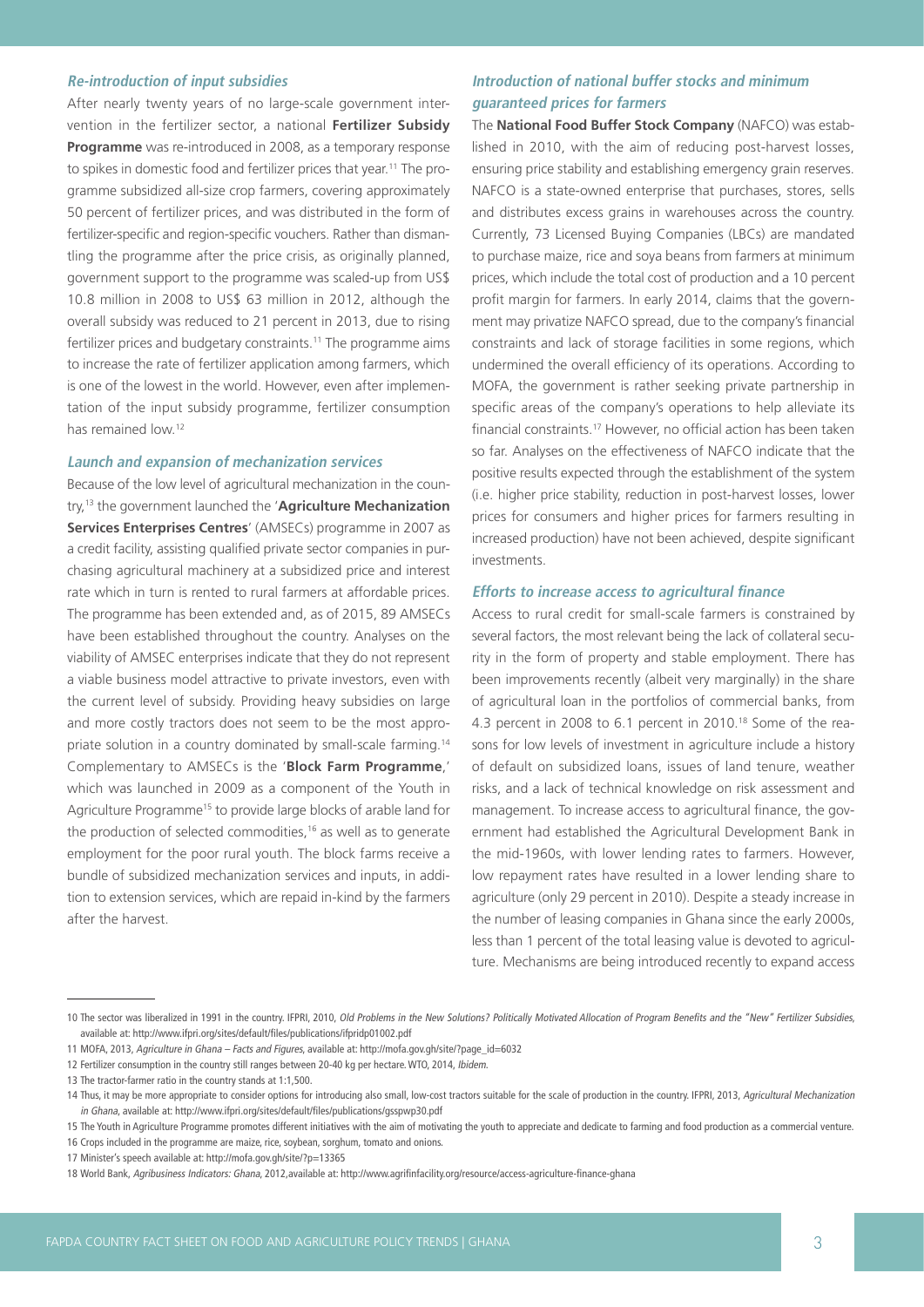to agricultural finance in Ghana. The government established a **Collateral Registry** on February 2011, which is subsidized by the Central Bank and charges low fees to its users. The system is meant to provide information about "borrowers' assets that are registered as collateral" for the purpose of borrowing and to allow financial institutions to "recover assets from defaulters and place them on sale without having to go to court."19

## **2.2 Consumer-oriented policy decisions**

In accordance with the GSGDA, the government's social policy has focused on cash transfer programmes to improve health and education, and to alleviate poverty. Following these efforts, both income and social living conditions have improved during the review period, as well as real per capita income and in FSN indicators (see table of indicators).

### **Introduction and expansion of the Conditional Cash Transfer (CCT) programme**

The **Livelihood Empowerment Against Poverty** (LEAP) programme was introduced in 2008 as a CCT programme, providing cash and free health insurance to extremely poor households. Eligibility is based on poverty status and on having a household member in at least one of three demographic categories.<sup>20</sup> Beneficiaries receive bimonthly cash transfers of between US\$ 4 and US\$ 8 per month upon the condition of being registered in the National Health Insurance Scheme, established in 2004-05. LEAP is funded from general revenues of the government (50 percent), donations from DFID and a loan from the World Bank. It is the flagship programme of the National Social Protection Strategy, reaching over 71 000 households across Ghana's 10 regions in 2013, with an annual expenditure of approximately US\$ 20 million. Impact evaluations show that food security and school enrolment increased for LEAP families and that 90 percent of them were enrolled in the National Health Insurance Scheme. Nevertheless, the overall low value of the cash transfers, coupled with sporadic payments, limited the programme's impact on food and non-food consumption.<sup>21</sup>

#### **Scaling up of the School Feeding Programme**

**Ghana's School Feeding Programme** (GSFP), which started as a pilot in September 2005, was expanded nationwide in 2007 and is currently benefiting over 1.6 million children in almost 5 000 public schools.<sup>22</sup> The government contributes 75 percent of the total cost.<sup>23</sup> GSFP's objective is to enhance school enrolment and attendance and to improve the nutritional and health status of children by providing one nutritious meal per day for all school children aged 4-12 years. Food is produced and procured locally, with the aim of providing an output market for poor smallholder farmers. Official school enrolment data suggest the programme has been successful, with a 16.7 percent increase in basic level enrolment from 2008 to 2013 and enhanced health and nutrition indicators among enrolled students.<sup>24</sup>

#### **Challenges in reforming fuel subsidies**

Since the early 2000s, the government has attempted to implement a controversial fuel subsidy reform to minimize excessive fiscal costs and to improve the overall efficiency and effectiveness of public spending.25 A pricing system linking domestic oil prices to international oil prices was established in 2001 to partly liberalize the sector. This system has been suspended at times due to its political unpopularity. Fuel subsidies were cut in December 2011, but were re-instated a few months later due to political pressure and then again removed shortly after due to rising public debt and a budget deficit. The same situation occurred in 2012, 2013 and 2014. Effective from January 2015, the National Petroleum Authority (NPA) established a 10 percent reduction in fuel prices to partly reflect falling international crude oil prices and after pressure from various political and civil society groups.

### **2.3 Trade- and market-oriented policy decisions**

Trade is an integral component of Ghana's economic policy and development agenda, with the government focusing on promoting agricultural exports. Ghana's trade guidelines and objectives are specified in the 2004 Trade Policy, which has since been reviewed and adapted to the country's long-term strategic vision of achieving middle-income status by 2015 and becoming a leading agro-industrial country in Africa. Nevertheless, in recent years, Ghana has periodically adopted some protectionist measures, as mentioned below.

## **Regional integration weakened after the 2007/08 global food price crisis**

Ghana is a founding member of the Economic Community of West African States (ECOWAS), established in 1975.<sup>26</sup> Ghana's trade

19 Ibidem.

25 In 2013, the government spent GHS 2.4 billion (US\$ 1.2 billion) on fuel subsidies, equalling 3.2 percent of GDP and more than half of Ghana's allocation to the entire education sector. Fossil-fuel subsidies are an inefficient means of protecting the incomes of the poor, since analyses demonstrate that a larger proportion of the benefits is captured by higher-income groups. [http://www.unicef.org/ghana/1389903137\\_PEP\\_UNICEF\\_Ghana\\_WP\\_201\\_public.pdf;](http://www.unicef.org/ghana/1389903137_PEP_UNICEF_Ghana_WP_201_public.pdf) Institute of Development Studies, 2012, Ghana's fossil-fuel subsidy reform, available at: [https://www.](https://www.ids.ac.uk/files/dmfile/LHcasestudy09-FossilfuelsGhana.pdf) [ids.ac.uk/files/dmfile/LHcasestudy09-FossilfuelsGhana.pdf](https://www.ids.ac.uk/files/dmfile/LHcasestudy09-FossilfuelsGhana.pdf)

26 ECOWAS is a regional group of fifteen West African countries with the mission of promoting economic integration across the region, by creating a single trading bloc through an economic and trading union.

<sup>20</sup> Single parent with an orphan or vulnerable child, elderly poor person, or person with an extreme disability unable to work.

<sup>21</sup> FAO PtoP team, 2014, The broad range of impacts of the LEAP programme in Ghana, available at:<http://www.fao.org/docrep/019/as244e/as244e.pdf>.

<sup>22</sup> HGSF, 2013, Ghana's School Feeding Programme: way forward, available at: <http://hgsf-global.org/ghana/en/news/268-ghana-school-feeding-programme-way-forward>

<sup>23</sup> Programme partners include the Dutch government, the World Food Programme, Partnership for Child Development (PCD), SEND Ghana and several international and local NGOs, though there are efforts to shift the programme from a donor-driven to home-grown enterprise.

<sup>24</sup> Governmental data available at: <http://www.ghana.gov.gh/index.php/2012-02-08-08-24-49/ministry-of-education>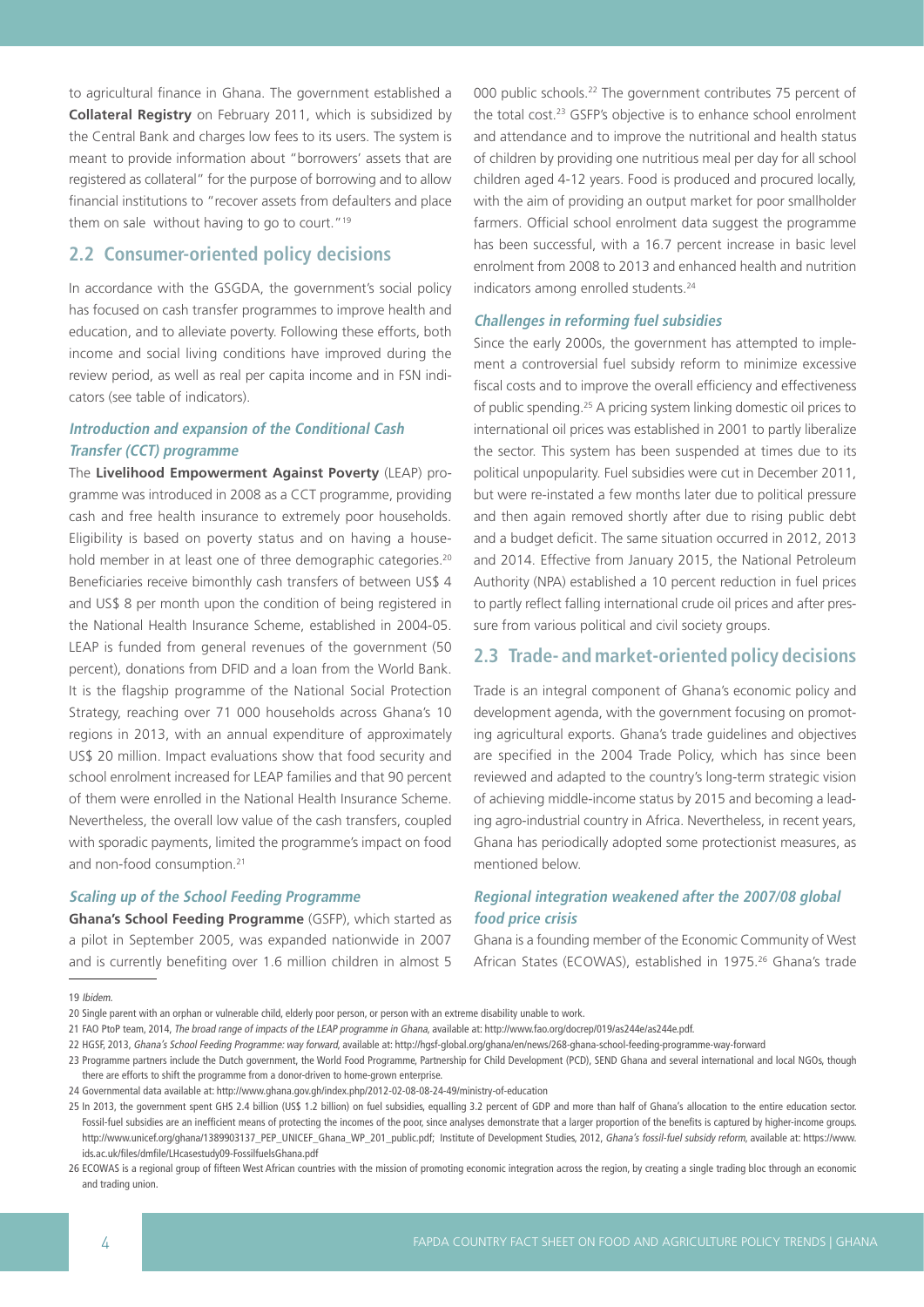policy has generally been in line with regional agreements during the review period, although the country has at times breached the duty-free importation of goods from ECOWAS countries by applying a wide range of taxes and fees on imports.<sup>27</sup> For example, in 2013, the government banned rice imports through the country's borders, permitting them only through the Tema Port, Takoradi Port and Kotoka International Airport to ensure that importers do not evade duties, taxes and other tariffs. This measure is still in place, and is intended to partly respond to the government objective of reducing rice import dependency. However, reports indicate that the policy is under review.28 Additionally, with the launching of the 'Ghana Broiler Revitalization Project' in 2014, imports of meat products have been regulated to protect and boost local broiler production.

## **Tariffs temporarily lifted during the 2007/08 global food price crisis**

In May 2008, the government amended the 2008 Customs and Excise Act to remove duties on imported rice, wheat, yellow maize

## **3. Emerging issues**

## **Development of the first agricultural insurance programme through public-private partnership**

In 2011, the **Ghana Agricultural Insurance Programme** (GAIP) was launched, representing the first agricultural insurance system in the country to protect farmers against financial risks resulting from climate change. The programme was developed by a steering committee comprised of representatives from the public and private sectors, as well as development agencies. Initially, GAIP provided drought insurance for maize and soya only, but was



Rural infrastructure in Ghana is still underdeveloped and constitutes one of the main constraints of agriculture in the country. However, according to MAFAP analyses, the share of total public expenditure in support of the food and agriculture sector, including administrative costs, dedicated to agricultural and rural infrastructures declined across the period.

and vegetable oil in order to cushion the impact of escalating food prices on Ghanaian consumers. These duties were reinstated in January 2010 at the pre-crisis level of 20 percent.

#### **Sustained export promotion policy**

The 'Ghana Export Promotion Authority' (GEPA), established in 1969, and the 'Ghana Export Trade Information Centre' (GETIC), established in 2005, are the main institutions providing trade information and services to the business community, such as market access facilitation for exporting companies, technical advice and human resources development. A National Export Strategy for the Non-Traditional Export Sector (2012-2016) and a National Export Development Programme (2013) also provide guidelines for the implementation of Ghana's domestic and international trade agenda. Furthermore, in 2008, Ghana was the second country, after Ivory Coast, to sign a bilateral Economic Partnership Agreement (EPA)-light with the EU, which has eliminated tariffs on virtually all of Ghana's exports to the EU and on 80 percent of imports from the EU over the next 15 years.<sup>29</sup>

later expanded to other agricultural products, livestock and poultry. GAIP is co-financed by the German Federal Ministry for the Environment and the Ghana Insurance Association and is jointly implemented by the National Insurance Commission of Ghana (NIC) and the German International Cooperation (GIZ). Key issues will be financial and technical knowledge sustainability, and private sector participation (with affordable premium for small farmers).

#### **Weak policy coherence**

Inconsistencies between overall policy objectives, measures adopted to achieve these objectives and the effects they generate have been observed. Recent analyses demonstrate that despite the introduction of producer support programmes such as the fertilizer subsidy, buffer stock programme and import duties to protect the agriculture sector, Ghanaian producers received lower prices than they could have received if policy and market distortions were removed during the period 2005-2010. This is largely due to inefficiencies in commodity value chains such as high processing, transport and handling costs, various local fees/levies and illicit taxes (e.g. road checkpoints), which depress producer prices.<sup>30</sup> Producers of export crops face several challenges and price disincentives in some cases. For example, in the case of cocoa, the mix of policies, including the export tax, pricing system and monopolistic export market controlled by the COCOBOD (Ghana Cocoa Board), has resulted in strong price disincentives for farmers.<sup>31</sup>

<sup>27</sup> MAFAP, 2012, Analysis of Incentives and Disincentives for Maize in Ghana, available at: http://www.fao.org/3/b-at485e.pdf

<sup>28</sup> Oryza, 2014, Ghana Ban on Inland Importation of Rice Creating Monopoly of Foreign Importers. Available at: [http://oryza.com/news/rice-news/ban-inland-importation-rice-creating-monopo](http://oryza.com/news/rice-news/ban-inland-importation-rice-creating-monopoly-foreign-importers-claim-ghana-rice)[ly-foreign-importers-claim-ghana-rice](http://oryza.com/news/rice-news/ban-inland-importation-rice-creating-monopoly-foreign-importers-claim-ghana-rice)

<sup>29</sup> USDA GAIN Report, Ghana exporter guide, 2012, available at: [http://gain.fas.usda.gov/Recent%20GAIN%20Publications/Ghana%20Exporter%20Guide%202012\\_Accra\\_Ghana\\_11-2-2012.pdf](http://gain.fas.usda.gov/Recent GAIN Publications/Ghana Exporter Guide 2012_Accra_Ghana_11-2-2012.pdf) 30 MAFAP Country Report, Review of food and agricultural policies in Ghana, 2013. Internal document.

<sup>31</sup> Ibidem.